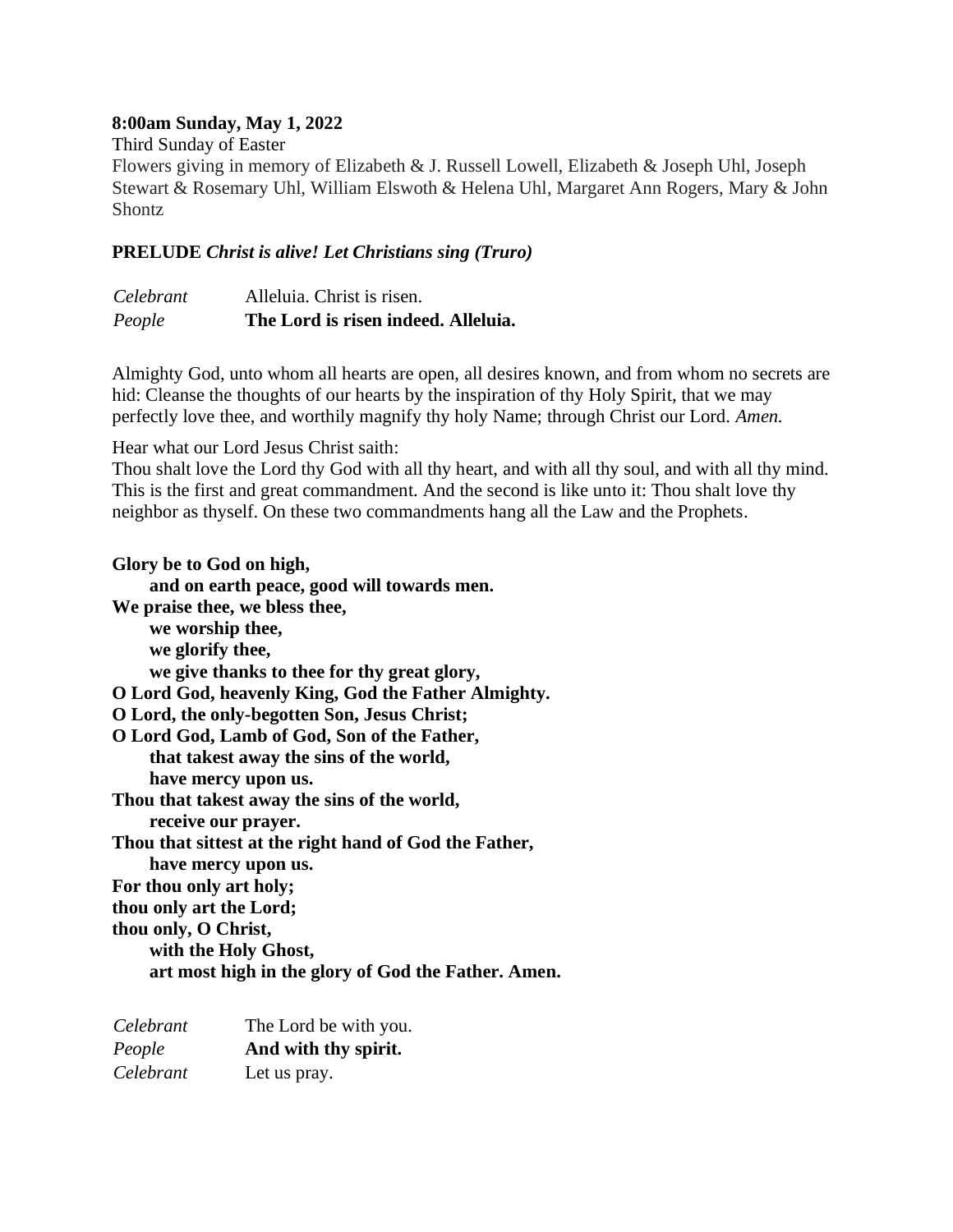O God, whose blessed Son did manifest himself to his disciples in the breaking of bread: Open, we pray thee, the eyes of our faith, that we may behold him in all his redeeming work; through the same thy Son Jesus Christ our Lord, who liveth and reigneth with thee, in the unity of the Holy Spirit, one God, now and for ever. **Amen**.

# **The Lessons**

# **READING: Revelation 5:11-14**

A Reading from the Revelation of John.

<sup>11</sup>I looked, and I heard the voice of many angels surrounding the throne and the living creatures and the elders; they numbered myriads of myriads and thousands of thousands, 12singing with full voice,

"Worthy is the Lamb that was slaughtered

to receive power and wealth and wisdom and might

and honor and glory and blessing!"

<sup>13</sup>Then I heard every creature in heaven and on earth and under the earth and in the sea, and all that is in them, singing,

"To the one seated on the throne and to the Lamb

be blessing and honor and glory and might

forever and ever!"

<sup>14</sup>And the four living creatures said, "Amen!" And the elders fell down and worshiped.

*Reader* The Word of the Lord.

*People* **Thanks be to God.**

## **Psalm 30**

1 I will exalt you, O LORD, because you have lifted me up \* and have not let my enemies triumph over me. **<sup>2</sup>O LORD my God, I cried out to you, \* and you restored me to health.** <sup>3</sup>You brought me up, O LORD, from the dead; \* you restored my life as I was going down to the grave. **<sup>4</sup>Sing to the LORD, you servants of his; \* give thanks for the remembrance of his holiness.** <sup>5</sup>For his wrath endures but the twinkling of an eye, \* his favor for a lifetime. **<sup>6</sup>Weeping may spend the night, \* but joy comes in the morning.** <sup>7</sup>While I felt secure, I said, "I shall never be disturbed. \* You, LORD, with your favor, made me as strong as the mountains." **<sup>8</sup>Then you hid your face, \***

**and I was filled with fear.**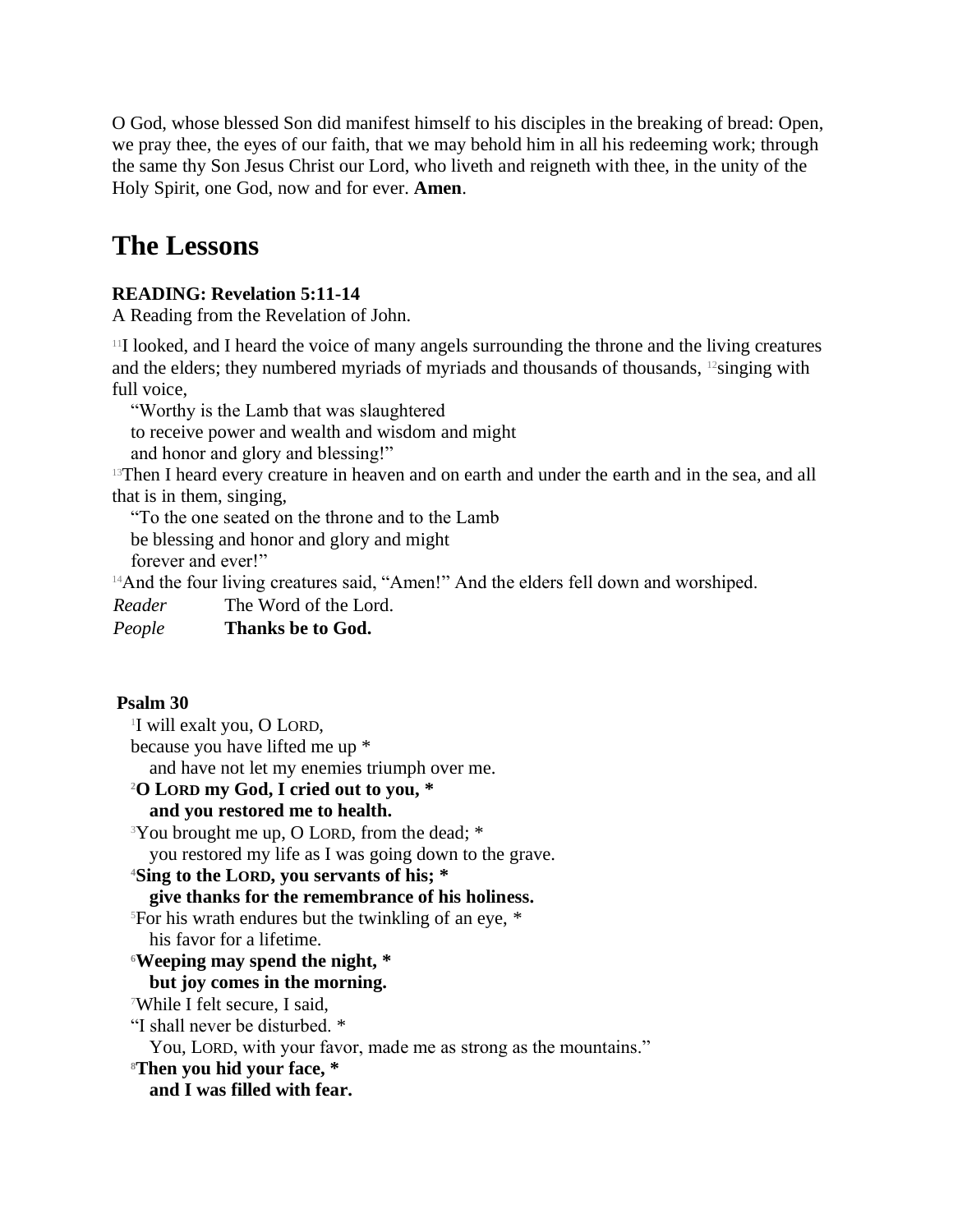9 I cried to you, O LORD; \*

I pleaded with the Lord, saying,

#### **<sup>10</sup>"What profit is there in my blood, if I go down to the Pit? \***

#### **will the dust praise you or declare your faithfulness?**

<sup>11</sup>Hear, O LORD, and have mercy upon me; \* O LORD, be my helper."

**<sup>12</sup>You have turned my wailing into dancing; \***

# **you have put off my sack-cloth and clothed me with joy.**

<sup>13</sup>Therefore my heart sings to you without ceasing:  $*$ 

O LORD my God, I will give you thanks for ever.

#### **GOSPEL: John 21:1-19**

The Holy Gospel of our Lord Jesus Christ according to John.

#### *People* **Glory be to thee, O Lord.**

<sup>1</sup>Jesus showed himself again to the disciples by the Sea of Tiberias; and he showed himself in this way. 2Gathered there together were Simon Peter, Thomas called the Twin, Nathanael of Cana in Galilee, the sons of Zebedee, and two others of his disciples. <sup>3</sup>Simon Peter said to them, "I am going fishing." They said to him, "We will go with you." They went out and got into the boat, but that night they caught nothing.

4 Just after daybreak, Jesus stood on the beach; but the disciples did not know that it was Jesus. <sup>5</sup>Jesus said to them, "Children, you have no fish, have you?" They answered him, "No." <sup>6</sup>He said to them, "Cast the net to the right side of the boat, and you will find some." So they cast it, and now they were not able to haul it in because there were so many fish. That disciple whom Jesus loved said to Peter, "It is the Lord!" When Simon Peter heard that it was the Lord, he put on some clothes, for he was naked, and jumped into the sea. <sup>8</sup>But the other disciples came in the boat, dragging the net full of fish, for they were not far from the land, only about a hundred yards off.

When they had gone ashore, they saw a charcoal fire there, with fish on it, and bread.  $^{10}$ Jesus said to them, "Bring some of the fish that you have just caught." <sup>11</sup>So Simon Peter went aboard and hauled the net ashore, full of large fish, a hundred fifty-three of them; and though there were so many, the net was not torn. 12Jesus said to them, "Come and have breakfast." Now none of the disciples dared to ask him, "Who are you?" because they knew it was the Lord. <sup>13</sup> Jesus came and took the bread and gave it to them, and did the same with the fish. 14This was now the third time that Jesus appeared to the disciples after he was raised from the dead.

<sup>15</sup>When they had finished breakfast, Jesus said to Simon Peter, "Simon son of John, do you love me more than these?" He said to him, "Yes, Lord; you know that I love you." Jesus said to him, "Feed my lambs." <sup>16</sup>A second time he said to him, "Simon son of John, do you love me?" He said to him, "Yes, Lord; you know that I love you." Jesus said to him, "Tend my sheep." 17He said to him the third time, "Simon son of John, do you love me?" Peter felt hurt because he said to him the third time, "Do you love me?" And he said to him, "Lord, you know everything; you know that I love you." Jesus said to him, "Feed my sheep. <sup>18</sup>Very truly, I tell you, when you were younger, you used to fasten your own belt and to go wherever you wished. But when you grow old, you will stretch out your hands, and someone else will fasten a belt around you and take you where you do not wish to go." 19(He said this to indicate the kind of death by which he would glorify God.) After this he said to him, "Follow me."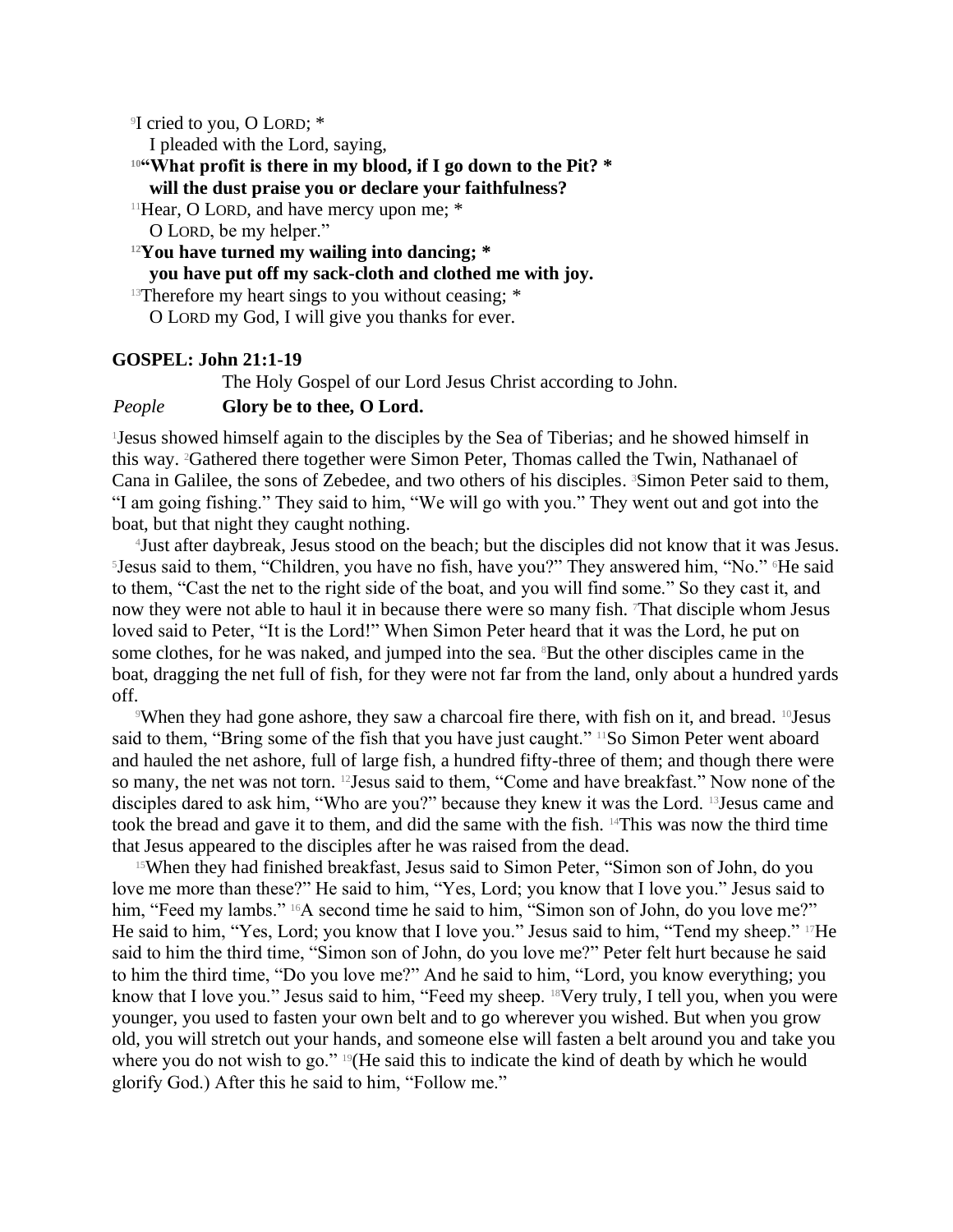The Gospel of the Lord. *People* **Praise be to thee, O Christ.**

#### **THE SERMON**

**THE CREED We believe in one God, the Father, the Almighty, maker of heaven and earth, of all that is, seen and unseen. We believe in one Lord, Jesus Christ, the only Son of God, eternally begotten of the Father, God from God, Light from Light, true God from true God, begotten, not made, of one Being with the Father. Through him all things were made. For us and for our salvation he came down from heaven: by the power of the Holy Spirit he became incarnate from the Virgin Mary, and was made man. For our sake he was crucified under Pontius Pilate; he suffered death and was buried. On the third day he rose again in accordance with the Scriptures; he ascended into heaven and is seated at the right hand of the Father. He will come again in glory to judge the living and the dead, and his kingdom will have no end. We believe in the Holy Spirit, the Lord, the giver of life, who proceeds from the Father and the Son. With the Father and the Son he is worshiped and glorified. He has spoken through the Prophets. We believe in one holy catholic and apostolic Church. We acknowledge one baptism for the forgiveness of sins. We look for the resurrection of the dead, and the life of the world to come. Amen.**

#### **THE PRAYERS OF THE PEOPLE**

Let us pray for the whole state of Christ's Church and the world.

Almighty and everliving God, who in thy holy Word hast taught us to make prayers, and supplications, and to give thanks for all men: Receive these our prayers which we offer unto thy divine Majesty, beseeching thee to inspire continually the Universal Church with the spirit of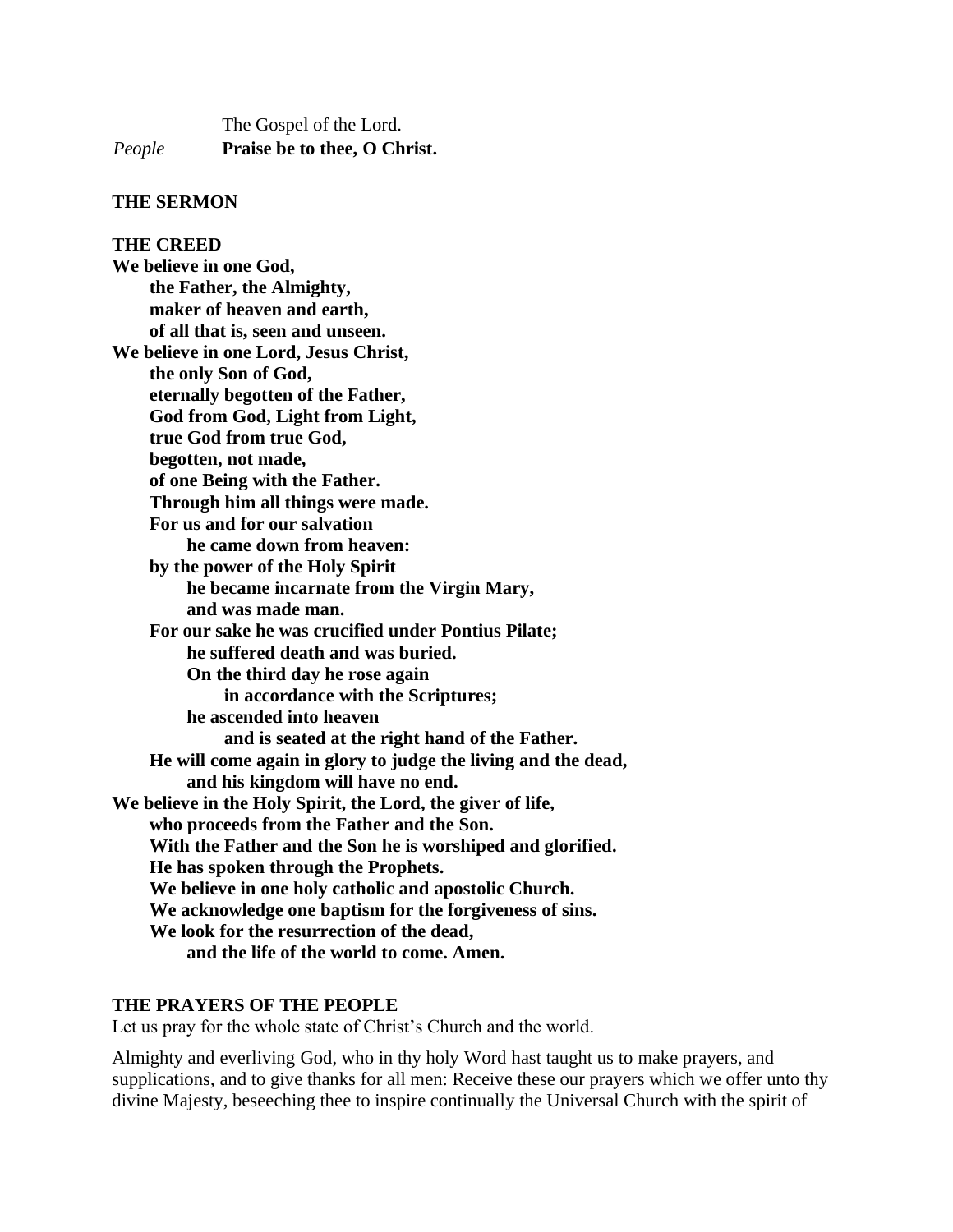truth, unity, and concord; and grant that all those who do confess thy holy Name may agree in the truth of thy holy Word, and live in unity and godly love.

Give grace, O heavenly Father, to all bishops and other ministers [especially \_\_\_\_\_\_\_\_\_\_\_\_\_], that they may, both by their life and doctrine, set forth thy true and lively Word, and rightly and duly administer thy holy Sacraments.

And to all thy people give thy heavenly grace, and especially to this congregation here present; that, with meek heart and due reverence, they may hear and receive thy holy Word, truly serving thee in holiness and righteousness all the days of their life.

We beseech thee also so to rule the hearts of those who bear the authority of government in this and every land [especially \_\_\_\_\_\_\_\_\_\_], that they may be led to wise decisions and right actions for the welfare and peace of the world.

Open, O Lord, the eyes of all people to behold thy gracious hand in all thy works, that, rejoicing in thy whole creation, they may honor thee with their substance, and be faithful stewards of thy bounty.

And we most humbly beseech thee, of thy goodness, O Lord, to comfort and succor [ and] all those who, in this transitory life, are in trouble, sorrow, need, sickness, or any other adversity.

And we also bless thy holy Name for all thy servants departed this life in thy faith and fear [especially \_\_\_\_\_\_\_\_\_\_], beseeching thee to grant them continual growth in thy love and service; and to grant us grace so to follow the good examples of  $\boxed{\phantom{a}}$  and of all thy saints, that with them we may be partakers of thy heavenly kingdom.

Grant these our prayers, O Father, for Jesus Christ's sake, our only Mediator and Advocate. **Amen***.*

## **OFFERTORY SENTENCE**

**OFFERTORY MUSIC** *Tú has venido a la orilla [You have come down to the lakeshore] (Pescador)*

## **THE LORD'S PRAYER**

And now, as our Savior Christ hath taught us, we are bold to say,

**Our Father, who art in heaven, hallowed be thy Name, thy kingdom come, thy will be done, on earth as it is in heaven. Give us this day our daily bread. And forgive us our trespasses, as we forgive those who trespass against us. And lead us not into temptation, but deliver us from evil. For thine is the kingdom, and the power, and the glory, forever and ever. Amen.**